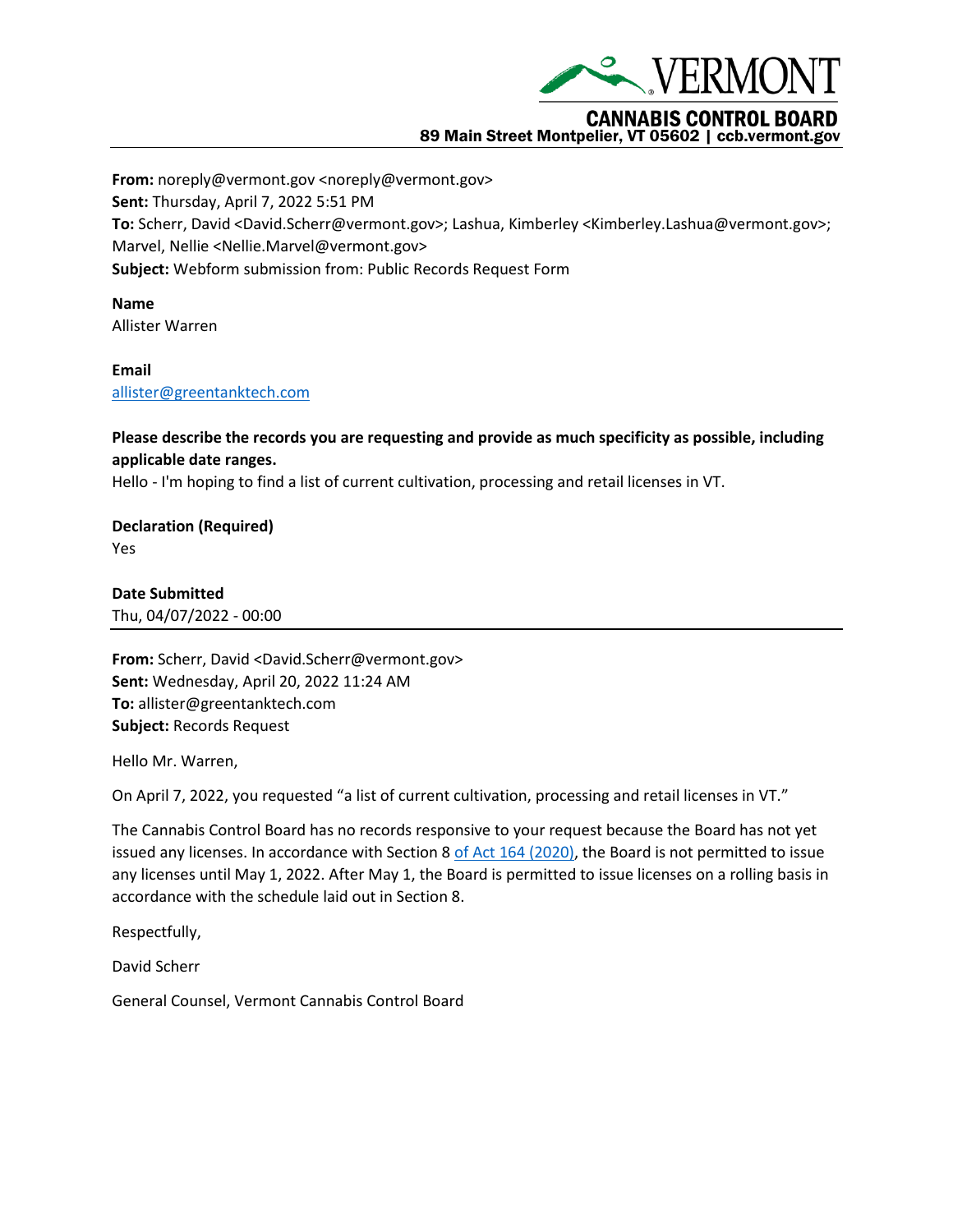**From:** Allister Warren [<allister@greentanktech.com>](mailto:allister@greentanktech.com) **Sent:** Wednesday, April 20, 2022 11:29 AM **To:** Scherr, David [<David.Scherr@vermont.gov>](mailto:David.Scherr@vermont.gov) **Subject:** Re: Records Request

Thanks for your reply, David. I'm a little confused. How do Grassroots VT and CeresMED operate? Are their licences not issued by the CCB?

Appreciate your clarification and thank you for your time,

**Allister Warren Sales - Northeast USA 416-995-9887**

**From:** Scherr, David <David.Scherr@vermont.gov> **Sent:** Wednesday, April 20, 2022 12:41 PM **To:** allister@greentanktech.com **Subject:** Records Request

Hello Mr. Warren,

Grassroots VT and CeresMED are medical dispensaries. Medical dispensaries do not operate under a cultivation, processing, or retail license, but instead under a separate dispensary license.

Under Vermont's regulatory scheme, cultivation, processing, and retail licenses are reserved for adultuse recreational operations. Medical dispensaries may only sell to registered patients and their caregivers, not to the general public. For that reason, the dispensary license is different than the adult use licenses. Medical dispensaries are permitted to operate currently, and adult use cannabis businesses are not.

The medical dispensaries do have the option of obtaining a special license type, called an integrated license, that will allow them to sell into the adult use market as well as the medical market. The Board is not permitted to issue those licenses until May 1, 2022.

Best,

David